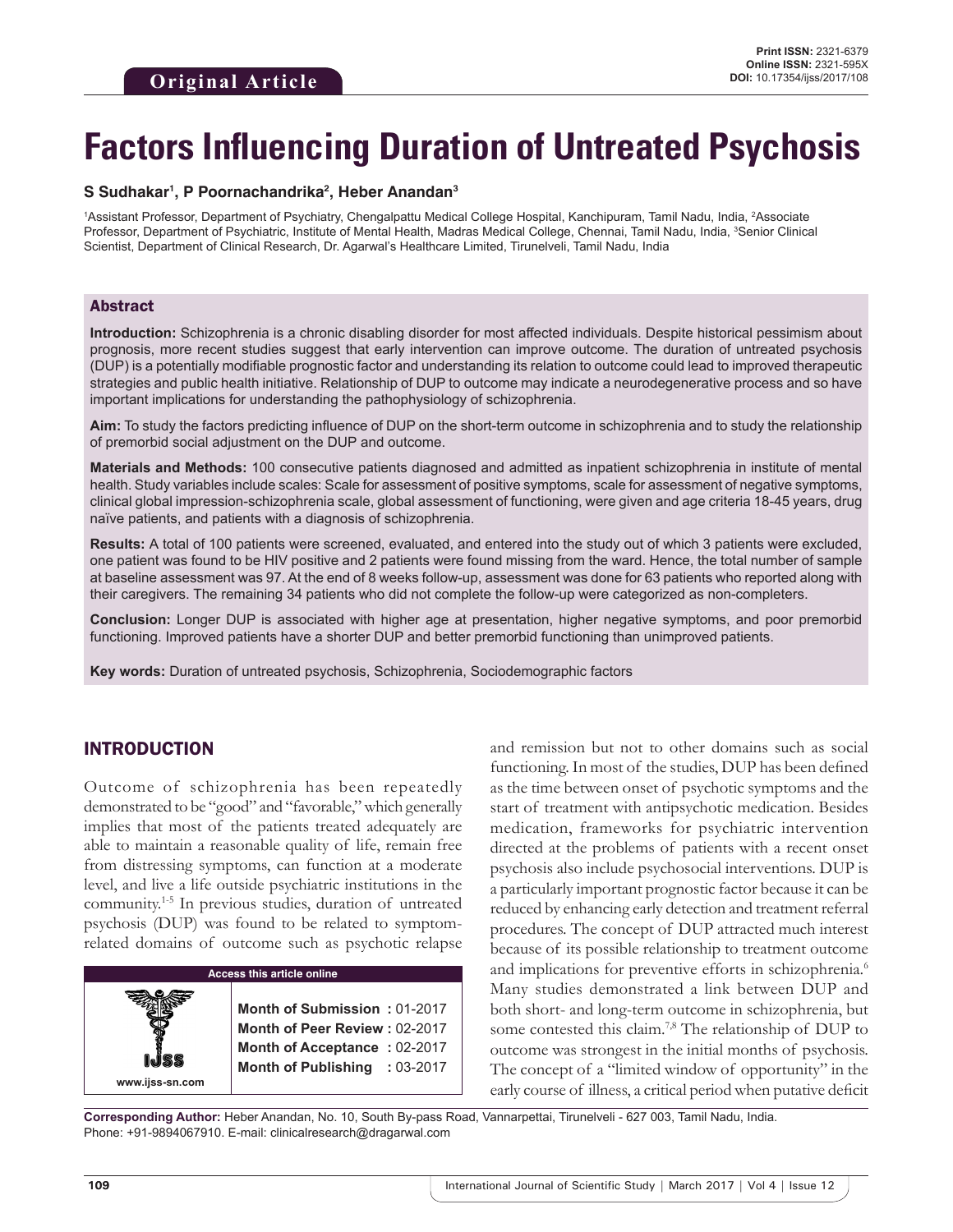factors are at their peak and the intervention has maximum benefit, was put forth. Studies showed that outcome was significantly enhanced by more intensive treatment only if the DUP was less than 6 months.<sup>9</sup> It was not known if this relation between DUP and treatment response would hold if the illness was untreated for many years.

#### **Aim**

The aims of this study were to study the factors predicting influence of DUP on the short-term outcome in schizophrenia and to study the relationship of premorbid social adjustment on the DUP and outcome.

## MATERIALS AND METHODS

This prospective observational study was conducted in the Department of Psychiatry, Madras Medical College. A total of 100 patients admitted as inpatients fulfilling the ICD-10 criteria for schizophrenia and who were never treated were included in the study, age group was within 18-45 years and reliable informants. After complete description of the study, written informed consent was obtained from the participants. Exclusion criteria were patients under age of 18 years or above 45 years, and a history of head injury, evidence of psychotic symptoms precipitated by an organic cause; previous treatment for psychosis; and transient psychotic symptoms resulting from acute intoxication as defined by ICD-10. Data relating to date of onset of psychosis were collected from interviews with the patient and a close relative of the patient. We asked when the patient first experienced or when the family members first noticed psychotic symptoms a rating of onset was made only when there was a clear, unequivocal description from any source of symptoms meeting these criteria.

## RESULTS

During our study period, 100 consecutive patients were screened, evaluated, and entered into the study, out of which 3 patients were excluded, one patient was found to be HIV positive and 2 patients were absconded, 97 patients were analyzed.

In the improved group, the DUP was  $0.898 \pm 0.5$ (logDUP), the corresponding DUP in months being 7.92, and in the unimproved group, the DUP was  $1.36 \pm 0.5$ (logDUP), the corresponding DUP in months was 22.78. The difference between the two groups was statistically significant (Table 1).

In the improved group, the premorbid social adjustment score was  $25.78 \pm 6.8$  and the score in the unimproved group was  $31.81 \pm 2.5$ . The difference between the two groups was statistically significant (Table 2).

In the improved group, 4.9% were treated with typical antipsychotic drugs, 78% with atypical drugs, 17.1% with electroconvulsive treatment (ECT) and drugs. In the unimproved group, 54.5% were treated with atypical drugs, 45.5% were treated with ECT and drugs. The differences between the two groups were statistically significant (*P* = 0.039) (Table 3).

## **DISCUSSION**

There is a statistically significant difference between the improved and the unimproved groups on the DUP as the mean DUP for the improved groups is 7.92 months and 22.78 months for the unimproved group of patients. This finding is similar to other studies that shorter DUP is associated with good outcome and treatment response than those with a longer DUP in a study done by Philip *et al*. of drug schizophrenia patients.10

Influence of duration untrained of untreated psychosis on the short-term outcome of drug-free schizophrenia patients reported that patients with a short DUP have shown improvement at the end of 6weeks following treatment. There have been contrasting reports that DUP has an influence on the outcome in the short term but not on the long term. Drake *et al*. in his study concluded that DUP's relationship to outcome is strongest in the initial months of psychosis and has implications for targeting early intervention.<sup>11</sup> The duration

# **Table 1: Comparison of duration of untreated psychoses**

| <b>Variable</b> | <b>Mean±SD</b>  |                                                              | t value P value |          |
|-----------------|-----------------|--------------------------------------------------------------|-----------------|----------|
|                 |                 | Improved $N=41$ Unimproved $N=22$                            |                 |          |
| LogDUP          | $0.898 \pm 0.5$ | $1.35 \pm 0.5$                                               | 341             | < 0.0001 |
|                 |                 | DUP: Duration of untreated psychosis, SD: Standard deviation |                 |          |

DUP: Duration of untreated psychosis, SD: Standard deviation

#### **Table 2: Comparison of premorbid functioning**

| <b>Variable</b>                                 | <b>Mean±SD</b>              |                               | t value | P value  |
|-------------------------------------------------|-----------------------------|-------------------------------|---------|----------|
|                                                 | <b>Improved</b><br>$(N=41)$ | <b>Unimproved</b><br>$(N=22)$ |         |          |
| Premorbid social<br>adjustment<br>(total score) | $25.78\pm 6.8$              | $31.81 \pm 2.5$               | 3.54    | < 0.0001 |
| SD: Standard deviation                          |                             |                               |         |          |

## **Table 3: Comparison of mode of treatment**

| <b>Mode of treatment</b> | <b>Improved</b><br>$(N=41)$ | <b>Unimproved</b><br>$(N=22)$ | <b>Total</b> | P value |
|--------------------------|-----------------------------|-------------------------------|--------------|---------|
| <b>Typical drugs</b>     |                             | 0                             |              | 0.039   |
| Atypical                 | 32                          | 12                            | 44           |         |
| ECT and drugs            |                             | 10                            | 17           |         |
| Total                    | 41                          | 22                            | 63           |         |

ECT: Electroconvulsive treatment